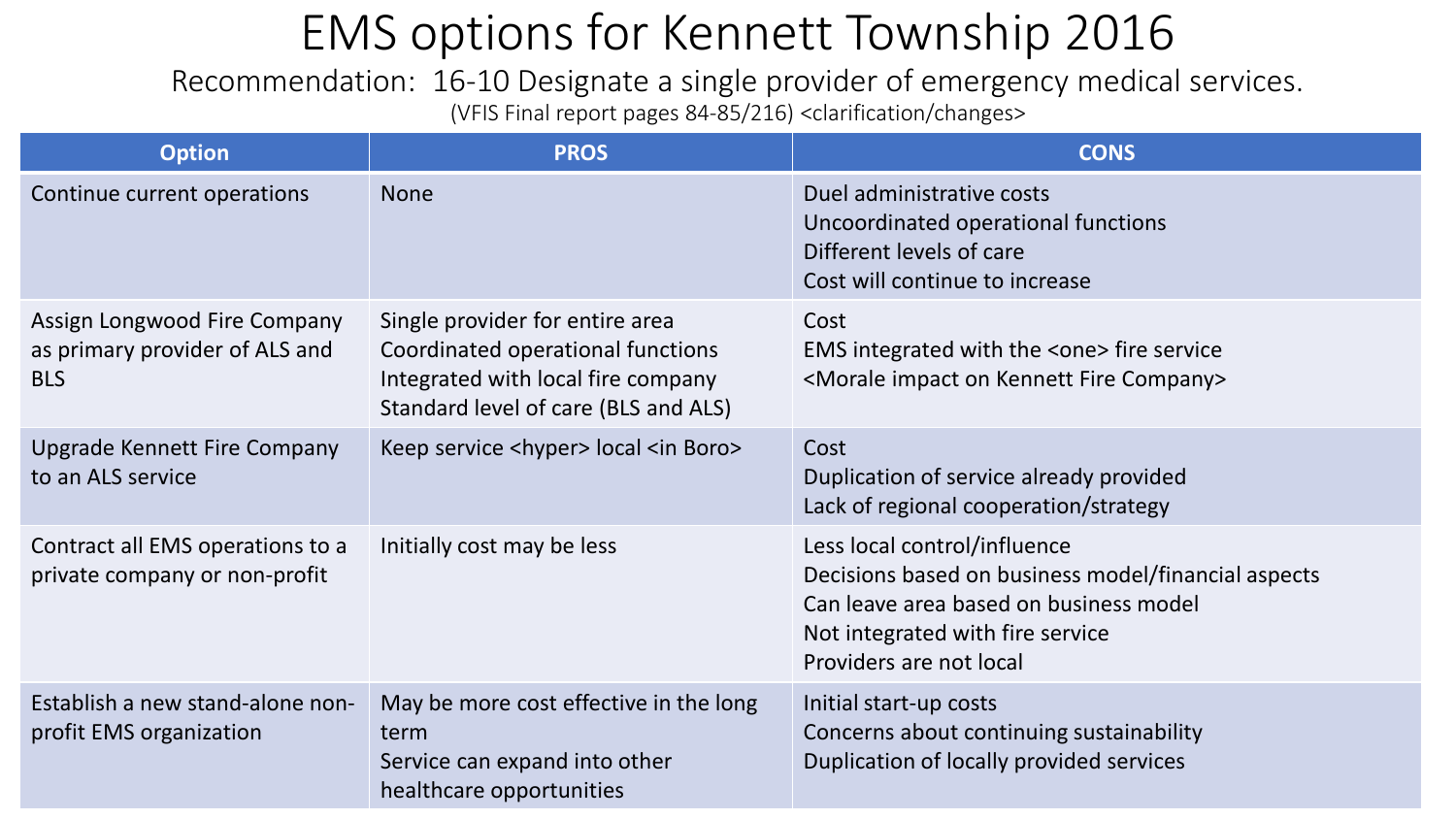## EMS options for Kennett Township in 2021

| <b>Aspect of EMS</b>                                                                                                                     | <b>Current</b>                               | <b>Proposed Change</b>                         | <b>Difference</b>                                                                                      |
|------------------------------------------------------------------------------------------------------------------------------------------|----------------------------------------------|------------------------------------------------|--------------------------------------------------------------------------------------------------------|
| 2 suppliers & 3 ambulances<br>(KT 34% of ambulance calls in 2019)                                                                        | <b>KFC 1 BLS</b><br>LFC 1 & 2/3 ALS          | LFC 2 ALS (one in western<br>Township or Boro) | $-1$ BLS                                                                                               |
| UHU $(1.5$ hours per call)                                                                                                               | 20%                                          | 27%                                            | $+7%$                                                                                                  |
| <b>Response Time West of Bayard</b><br><b>ALS</b>                                                                                        |                                              | decrease in western part<br>of KT (and Boro)   | decrease in western part<br>of KT (and Boro)                                                           |
| Missed Calls in all 6 Municipalities (standard<br>$\leq 10\%$<br><b>BLS transport</b><br>ALS transport<br>No transport                   | $4.5% =$<br>148/(3118+148)<br>60<br>40<br>48 | 6.5% (estimate)                                | +2% (estimate)<br>(lower with a Quick<br>Response System and<br><b>Police Department</b><br>responder) |
| Cost (billable) West of Bayard transport<br><b>BLS</b><br><b>ALS</b>                                                                     | \$970<br>\$1,845                             | \$1,240<br>\$1,395 (estimate)                  | +270 per transport<br>-\$450 per transport                                                             |
| <b>Cost EMS Commission 6 Municipality Region</b><br>(15% increase in 2021)                                                               | \$2,059,582                                  | \$1,806,872                                    | $-5252,710$                                                                                            |
| <b>KT Cost EMS Commission</b><br>2020 was \$469,957<br>2021 (30% of EMS Commission funding)<br>2022 estimates (assume no change overall) | \$591,521<br>\$617,875 (estimate)            | \$591,521<br>\$576,706 (estimate)              | $\mathbf{0}$<br>$-$ \$41,169 (estimate)                                                                |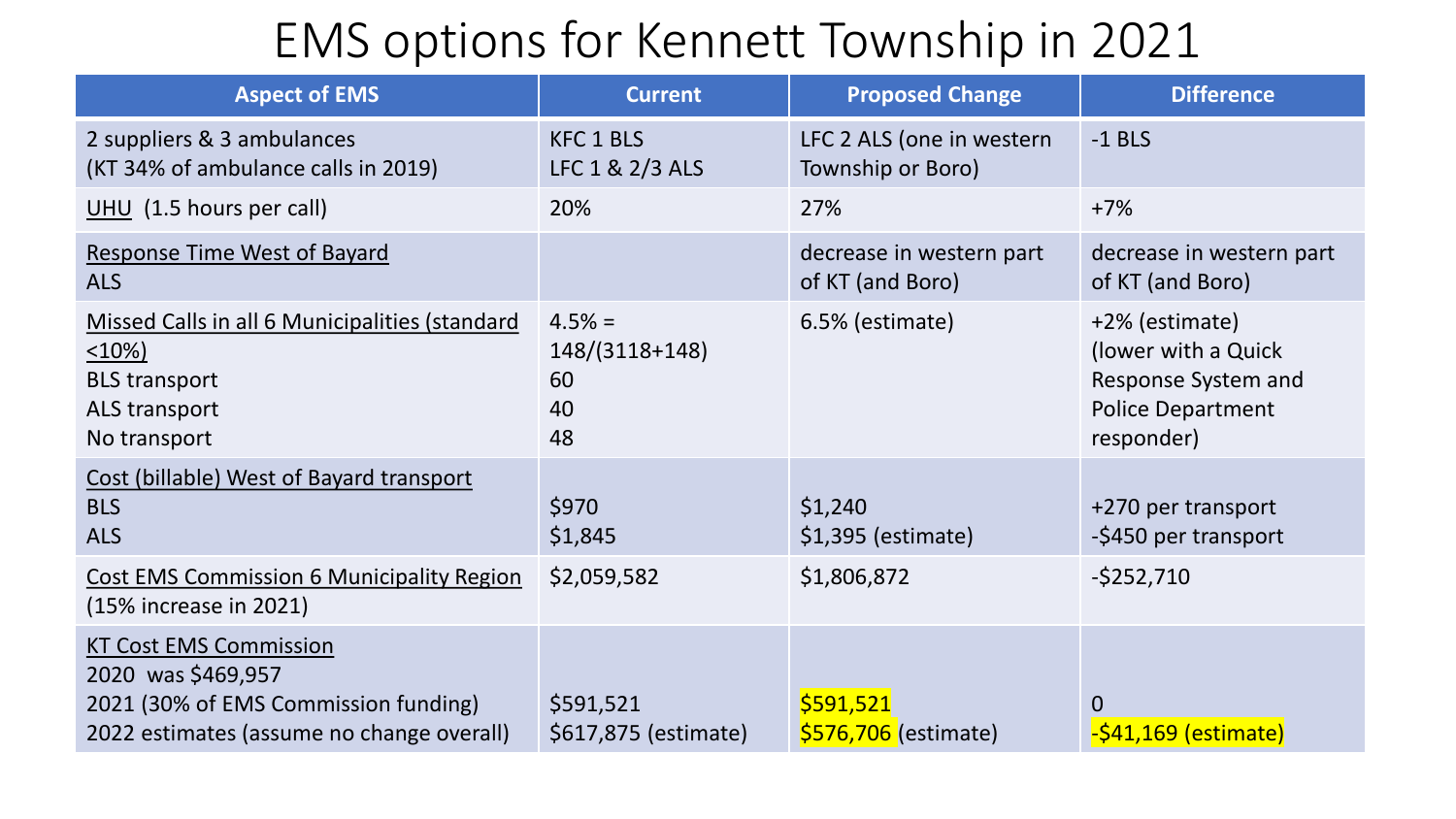# Chase Car Model

- 1 and 1/3 MICU at LFC to Cover 4.5 other municipalities in commission
- 1 BLS Ambulance and 1 LFC Chase Car at KFC to cover KT West of Bayard Rd and Borough
- Billable ALS Cost to KT Residents \$1,845 (+450)
- Decreased ALS Response Time West of Bayard Road
- UHU in KT and Borough= 23% Ambulance and 12% Chase Car
- Increased regional EMS Costs: \$386,301 + Capital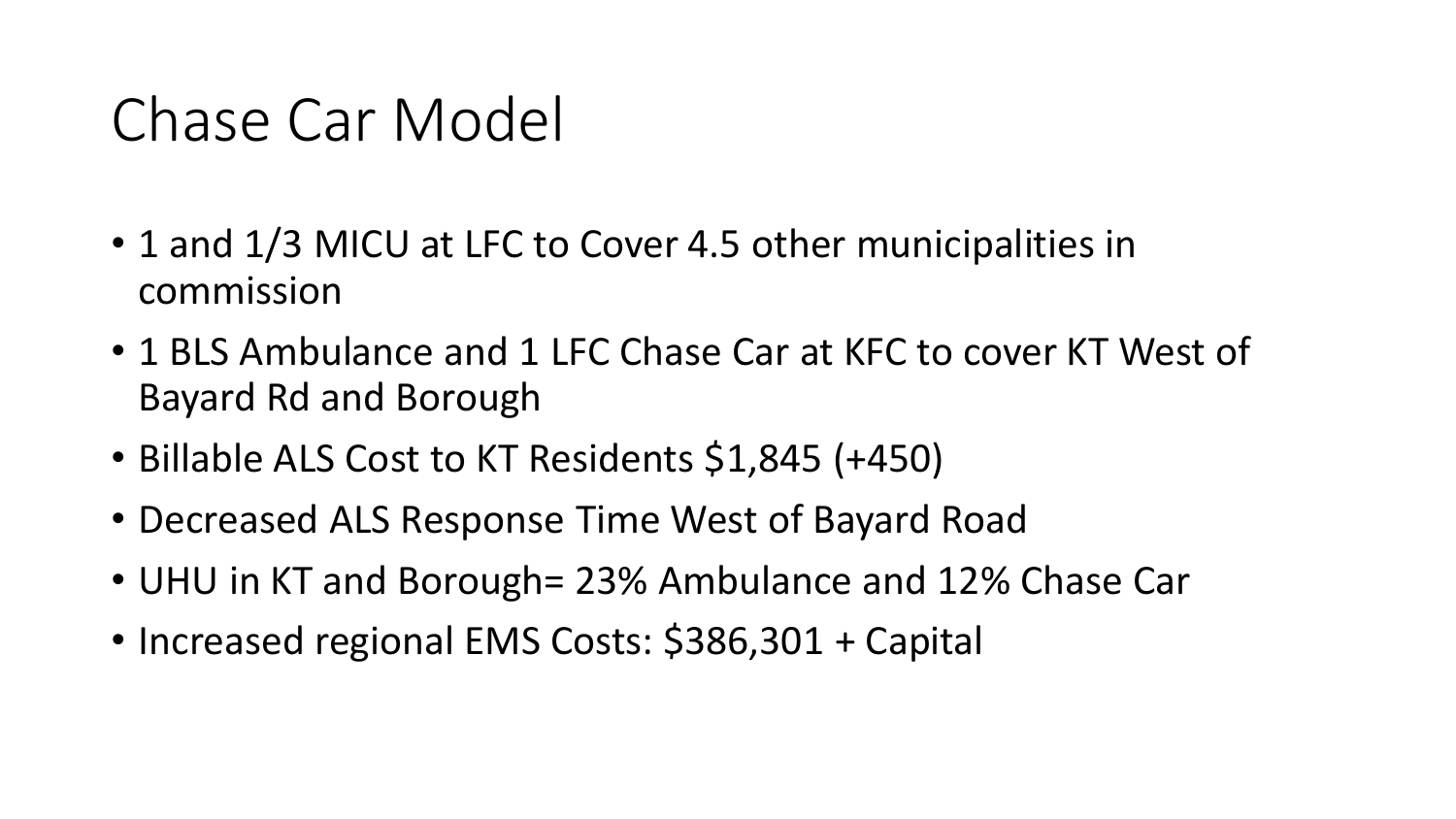### EMS Comparison with Chase Car

|                                                                                   | Current                  | <b>Proposed Change</b>                                   | <b>Chase Car Model</b>                                                               |
|-----------------------------------------------------------------------------------|--------------------------|----------------------------------------------------------|--------------------------------------------------------------------------------------|
| <b>Structure</b>                                                                  |                          | 2 24/7 MICU at LFC<br><b>Eliminates KFC</b><br>Ambulance | Partial decrease of LFC MICU<br>Retains KFC Ambulance, adds<br>24/7 Chase Car at KFC |
| UHU (1.5 hours per call)                                                          | 20%                      | 27%                                                      | 23% AMB & 12% Chase Car                                                              |
| Response Time (ALS)                                                               |                          | Decrease in western<br>part of KT (and Boro)             | Decrease in western part of<br>KT (and Boro)                                         |
| <b>Missed Calls</b>                                                               |                          | Increased 2%                                             | Unknown (Likely not worse)                                                           |
| Cost (Billable) to West of<br><b>Bayard Transport</b><br><b>BLS</b><br><b>ALS</b> | \$970<br>\$1,845         | \$1,240<br>\$1,395                                       | \$970<br>\$1,845                                                                     |
| <b>Cost EMS Commission 6</b><br><b>Municipality Region</b>                        | $\varsigma$<br>2,059,582 | $\zeta$<br>1,806,872                                     | $\zeta$<br>2,193,173                                                                 |
| <b>KT Cost EMS Commission</b>                                                     | $\varsigma$<br>591,521   | \$<br>576,706                                            | <b>Significant increase in cost</b><br>to EMS Commission                             |
|                                                                                   |                          |                                                          |                                                                                      |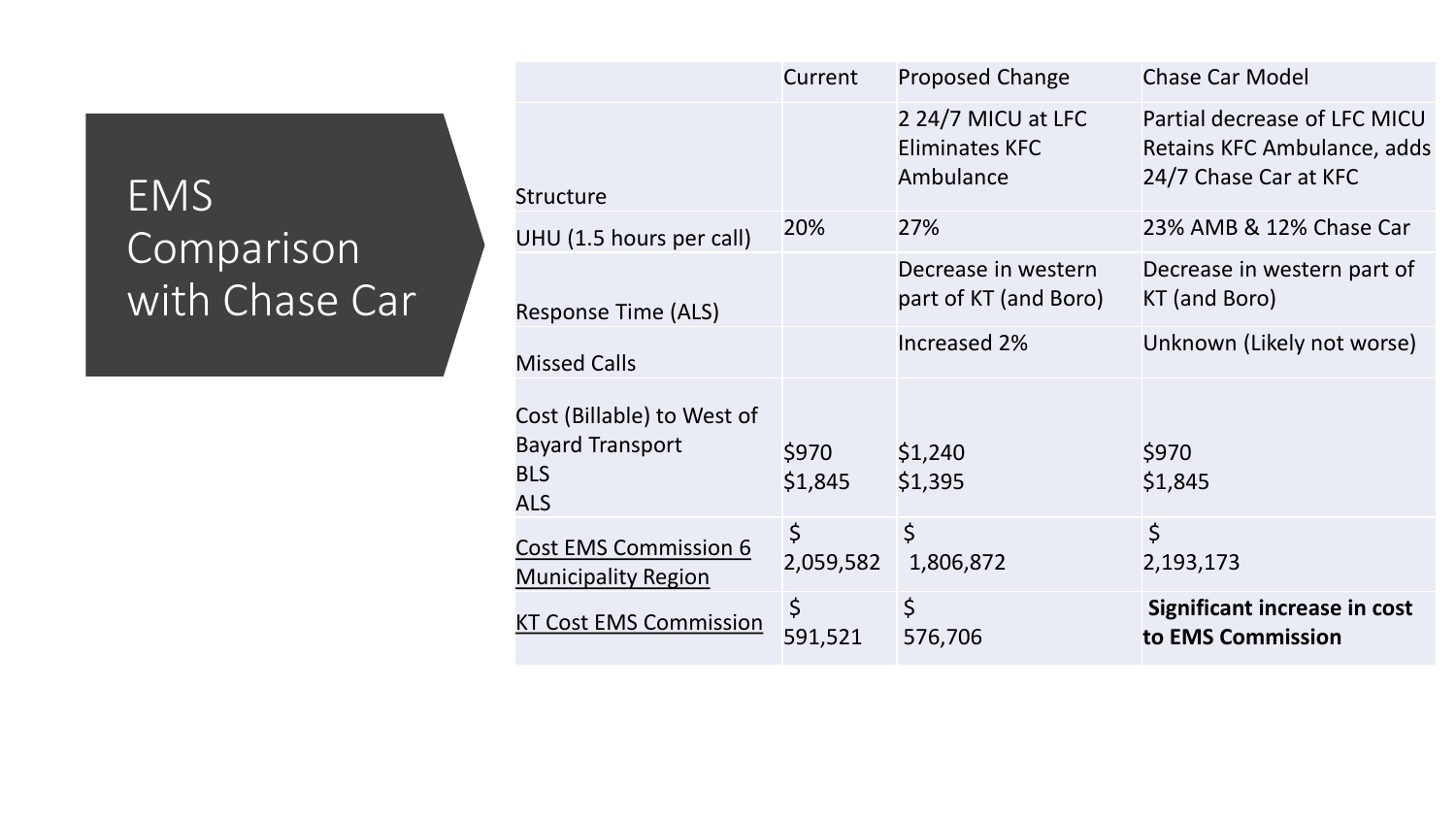#### Chase Car Model Compared to 2, 24/7 MICU: Pro/Con Summary

| Pro                                                        | Con                                                                                         |
|------------------------------------------------------------|---------------------------------------------------------------------------------------------|
| <b>Retains KFC Ambulance</b>                               | <b>Oversaturates Region with Personnel</b><br>$(+3)$                                        |
| Reduces BLS bill to end user West of<br><b>Bayard Road</b> | Increases Regional EMS Costs (Capital)                                                      |
| Paramedic could situationally serve in<br>third call role  | Increases ALS bill to end user West of<br>Bayard Road, and,<br>Maintain dual charge process |
|                                                            | Increases KT and Borough contribution<br>to EMS Commission                                  |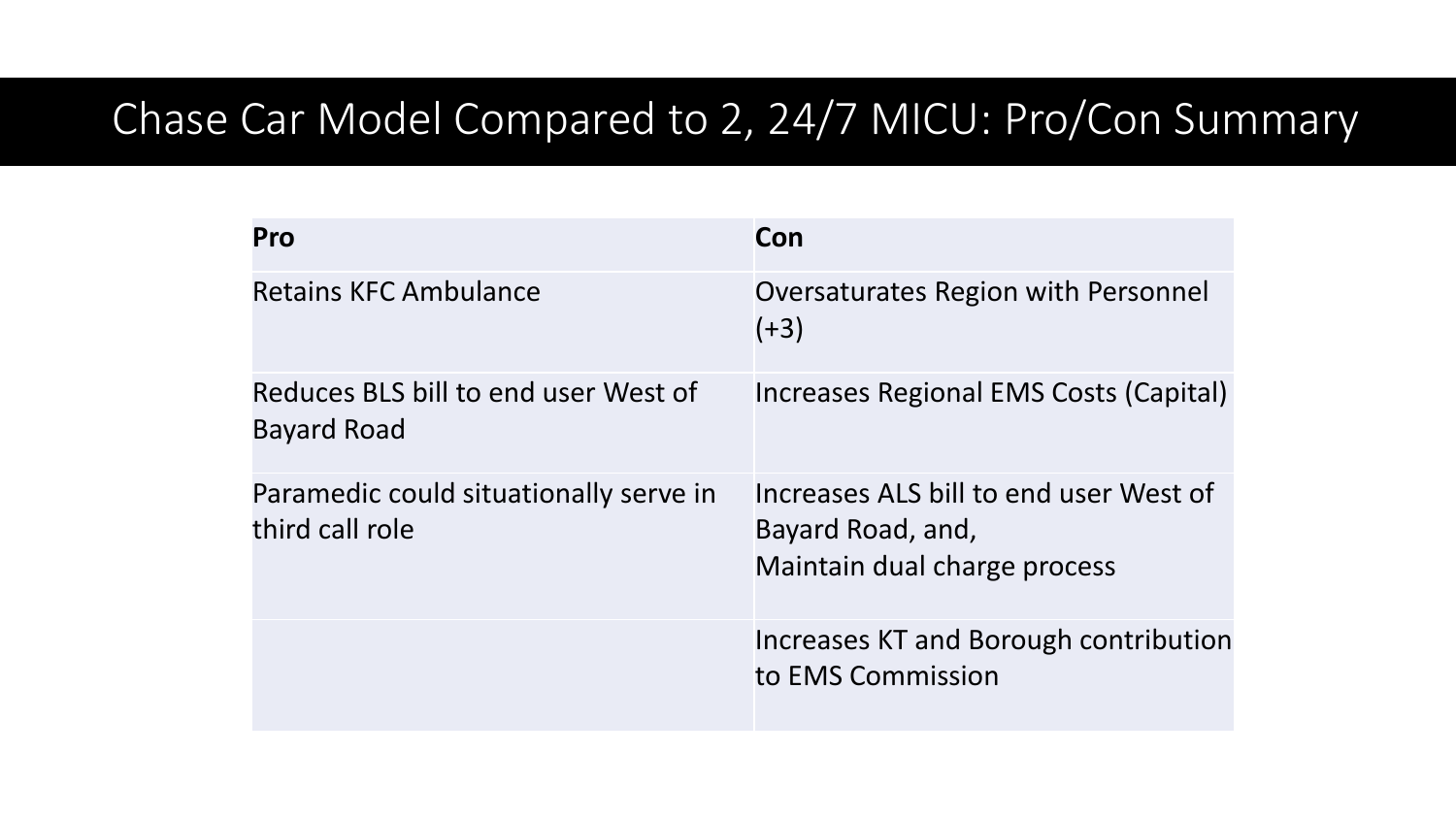#### MICU v Chase Car in Chester County

- Total MICU Only: 5
- Total Chase Car Only: 1
- Total MICU and Chase Car: 9

| Station #      | <b>MICU</b> | ALS Squad (mainly Supervisor Chase Car) |
|----------------|-------------|-----------------------------------------|
| $\overline{2}$ | X           | X                                       |
| 3              | X           |                                         |
| 4              | X           | $\mathsf{X}$                            |
| 25             | X           | $\sf X$                                 |
| $1 - 44$       | X           |                                         |
| 46             | X           | X                                       |
| 55             | X           | $\sf X$                                 |
| 67             | $\sf X$     | $\sf X$                                 |
| 87             | X           | X                                       |
| 94             |             | X                                       |
| 83             | $\sf X$     |                                         |
| 84             | X           |                                         |
| 85             | X           |                                         |
| 93             | X           | X                                       |
| D15            | X           | X                                       |